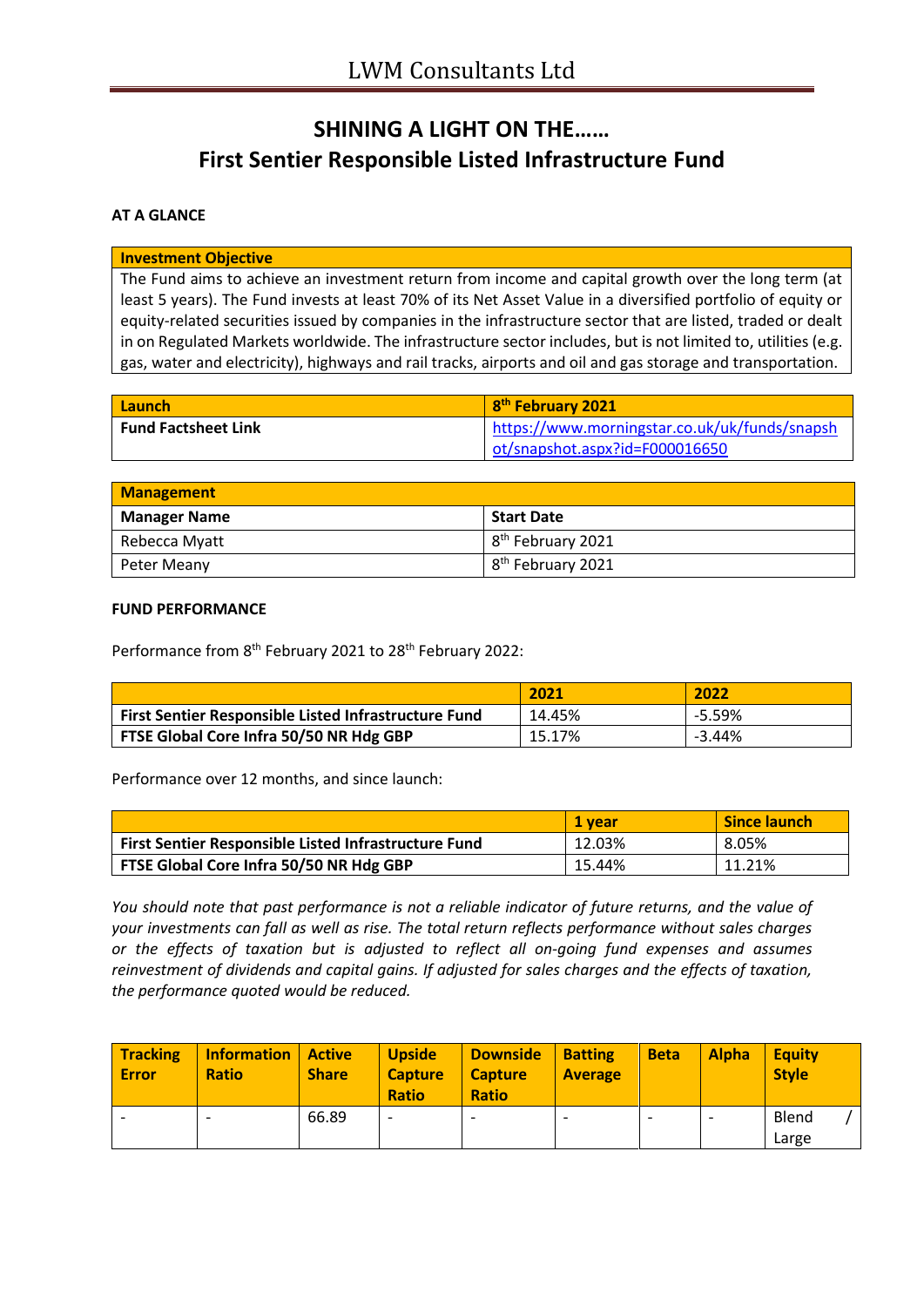# LWM Consultants Ltd

| <b>Volatility Measurements</b> |                          |
|--------------------------------|--------------------------|
| 3-Yr Std Dev (volatility)      | $\overline{\phantom{0}}$ |
| 3-Yr Mean Return (average)     | $\overline{\phantom{0}}$ |

| <b>Investment Style Details</b> |        |  |
|---------------------------------|--------|--|
| Giant                           | 6.95%  |  |
| Large                           | 50.67% |  |
| Medium                          | 38.24% |  |
| Small                           | 1.60%  |  |
| Micro                           | 0.00%  |  |

| Top 5 Holdings - 39 Equity Holdings |                  |       |  |
|-------------------------------------|------------------|-------|--|
| <b>Transurban Group</b>             | Industrials      | 6.68% |  |
| NextEra Energy Inc                  | <b>Utilities</b> | 5.90% |  |
| Sempra Energy                       | <b>Utilities</b> | 5.66% |  |
| Dominion Energy Inc                 | <b>Utilities</b> | 5.39% |  |
| Xcel Energy Inc                     | <b>Utilities</b> | 4.53% |  |

| Top 5 Sectors                 |                          |  |
|-------------------------------|--------------------------|--|
| <b>Utilities</b>              | 55.07%                   |  |
| Industrials                   | 36.84%                   |  |
| <b>Real Estate</b>            | 6.83%                    |  |
| <b>Communication Services</b> | 1.47%                    |  |
|                               | $\overline{\phantom{0}}$ |  |

| <b>Top 5 Regions</b> |        |  |
|----------------------|--------|--|
| <b>United States</b> | 52.55% |  |
| Australia            | 8.82%  |  |
| Spain                | 8.54%  |  |
| France               | 7.32%  |  |
| Canada               | 5.78%  |  |

#### **UPDATE….**

The strategy is just over 12 months old, although First Sentier have been running a successful infrastructure fund for several years. This new strategy has been a couple of years in the planning after strong demand from the UK and Europe. It follows very much the existing strategy of delivering growth and inflation protection but with a sustainable overlay.

The investment process has a value and quality bias. In terms of value, they are looking for mispricing opportunities within the market. For quality they score between 1 and 10 and this includes aspects such as management, remuneration etc. In terms of sustainability, they have a separate ranking system which can exclude quality, so all aspects work together.

The fund doesn't invest in energy mid-stream, so this includes transporting oil, natural gas and natural gas liquids. This means when oil is performing well this tends to underperform. They will invest in freight but not where they are used to transport coal.